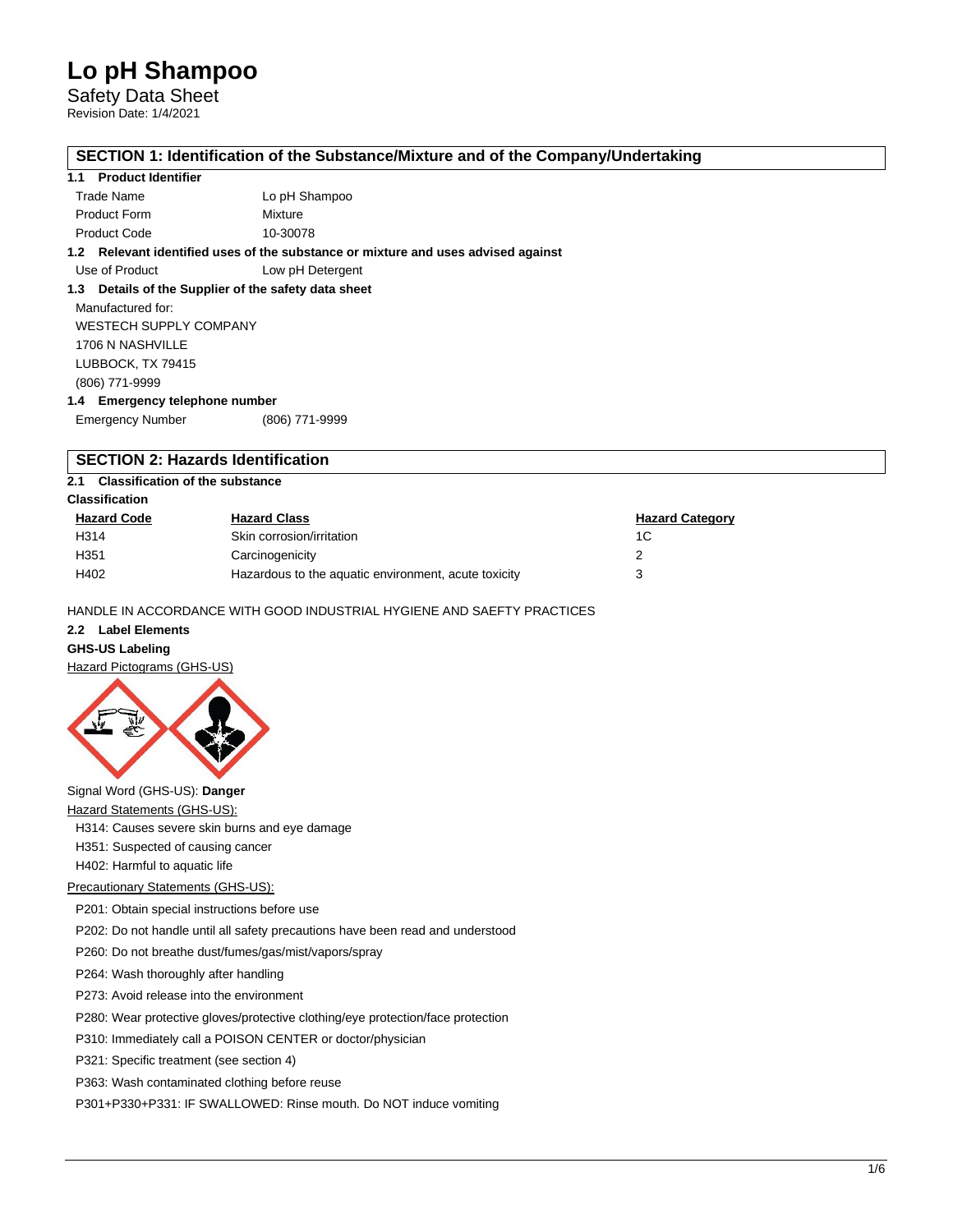## Safety Data Sheet

P303+P361+P353: IF ON SKIN (or hair): Remove/Take off immediately all contaminated clothing. Rinse skin with water/shower

P304+P340: IF INHALED: Remove victim to fresh air and keep at rest in a position comfortable for breathing

P305+P351+P338: IF IN EYES: Rinse cautiously with water for several minutes. Remove contact lenses if present and easy to do – continue rinsing

P308+P313: IF exposed or concerned: Get medical advice/attention

P405: Store locked up

P501: Dispose of contents/container in accordance with local, state and federal authorities.

#### **2.3 Other Hazards**

No additional information available

#### **2.4 Unknown acute toxicity (GHS-US)**

No Data Available

#### **SECTION 3: Composition/Information on Ingredients**

#### **3.1 Substance**

Not applicable

#### **3.2 Mixture**

| <b>Ingredient Name</b>             | CAS#       | <b>Composition</b> |
|------------------------------------|------------|--------------------|
| Water                              | 7732-18-5  | >75%               |
| Sodium dodecylbenzenesulfonic acid | 85536-14-7 | 10-20%             |
| Citric Acid                        | 77-92-9    | $1-5%$             |
| Sulfuric Acid                      | 7664-93-9  | $0.1 - 5%$         |

## **SECTION 4: First Aid Measures**

## **4.1 Description of first aid measures**

| First-Aid measures general                                         | Never give anything by mouth to an unconscious person. If you feel unwell, seek medical<br>advice (show the label where possible).                                                                                                                                                        |  |  |
|--------------------------------------------------------------------|-------------------------------------------------------------------------------------------------------------------------------------------------------------------------------------------------------------------------------------------------------------------------------------------|--|--|
| First-Aid after inhalation                                         | IF INHALED. Remove victim to fresh air and keep at rest in a position comfortable for breathing.<br>Use artificial respiration and oxygen if needed. If irritation persists, seek medical attention.                                                                                      |  |  |
| First-Aid after skin contact                                       | IF ON SKIN. IF ON SKIN (or hair). Remove/Take off immediately all contaminated clothing.<br>Rinse skin with water/shower. Immediately call a POISON CENTER or doctor/physician.<br>Immediately rinse with plenty of water (for at least 15 minutes).                                      |  |  |
| First-Aid after eye contact                                        | IF IN EYES. Rinse cautiously with water for several minutes. Remove contact lenses if present<br>and easy to do – continue rinsing. Rinse immediately and thoroughly, pulling the eyelids well<br>away from the eye (15 minutes minimum). If irritation persists, seek medical attention. |  |  |
| First-Aid after ingestion                                          | IF SWALLOWED. Rinse mouth. Do NOT induce vomiting. Dilute stomach contents by drinking<br>water. If vomiting occurs spontaneously, keep head below hips to prevent breathing vomit into<br>lungs. Call physician immediately.                                                             |  |  |
| Most important symptoms and effects, both acute and delayed<br>4.2 |                                                                                                                                                                                                                                                                                           |  |  |
| Symptoms/injuries                                                  | Causes severe skin burns and eye damage. Suspected of causing cancer.                                                                                                                                                                                                                     |  |  |
| Symptoms/injuries after inhalation                                 | May cause headache, nausea and irritation of respiratory tract.                                                                                                                                                                                                                           |  |  |
| Symptoms/injuries after skin contact                               | Causes severe skin burns and eye damage.                                                                                                                                                                                                                                                  |  |  |
| Symptoms/injuries after eye contact                                | Causes severe skin burns and eye damage.                                                                                                                                                                                                                                                  |  |  |
| Symptoms/injuries after ingestion                                  | May cause gastrointestinal irritation, nausea, vomiting, and diarrhea if swallowed.                                                                                                                                                                                                       |  |  |
| Chronic symptoms                                                   | No data available.                                                                                                                                                                                                                                                                        |  |  |
|                                                                    |                                                                                                                                                                                                                                                                                           |  |  |

#### **4.3 Indication of immediate medical attention and special treatment needed**

No additional information available

#### **SECTION 5: Firefighting Measures**

**5.1 Extinguishing media**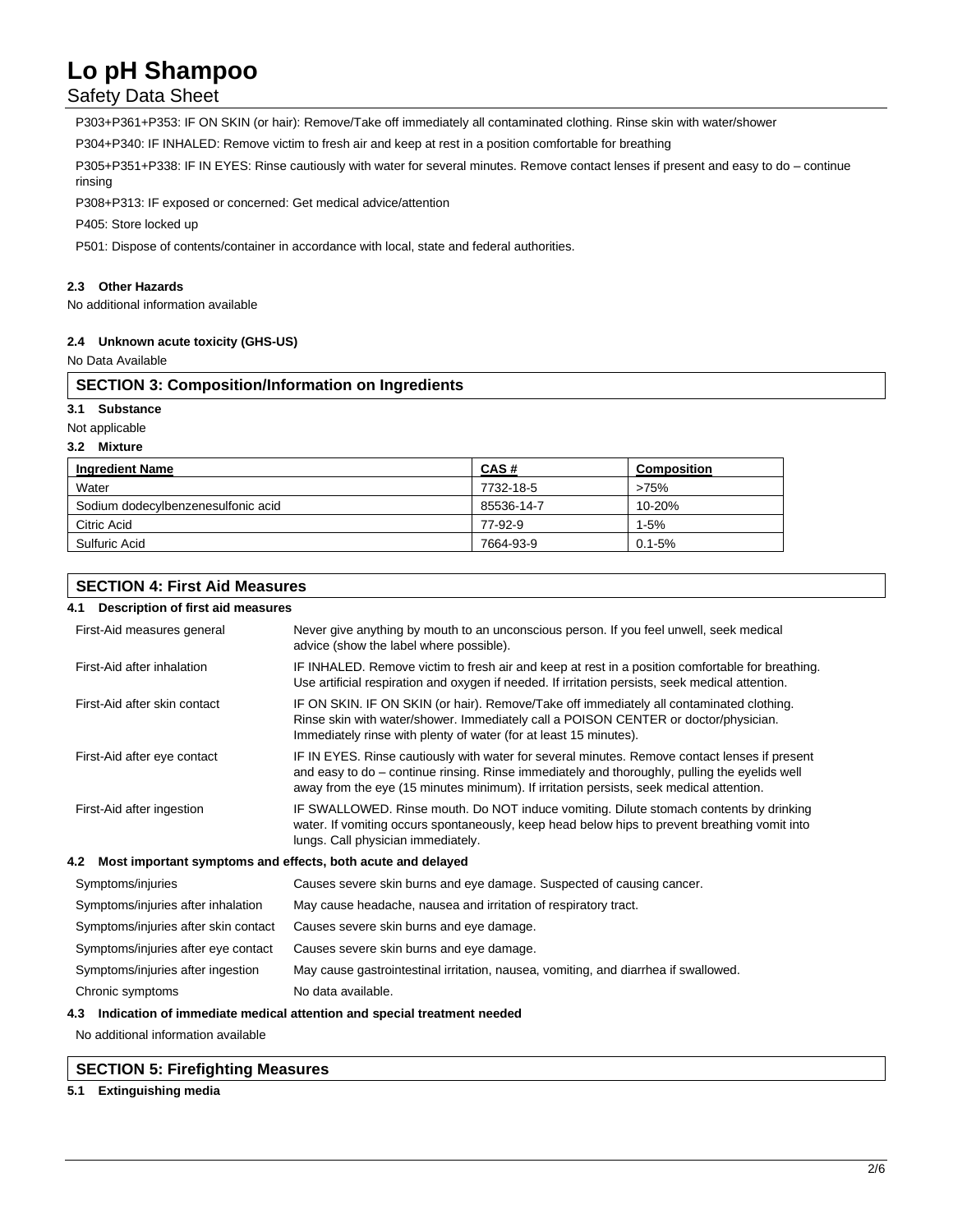## Safety Data Sheet

| Suitable Extinguishing Media                                                                             | Alcohol resistant foam. Carbon dioxide. Dry powder. Water spray.                                                                                                                                   |  |  |  |
|----------------------------------------------------------------------------------------------------------|----------------------------------------------------------------------------------------------------------------------------------------------------------------------------------------------------|--|--|--|
| Special hazards arising from the substance or mixture<br>5.2                                             |                                                                                                                                                                                                    |  |  |  |
| Fire Hazard                                                                                              | The product is not flammable.                                                                                                                                                                      |  |  |  |
| <b>Explosion Hazard</b>                                                                                  | The product is not explosive.                                                                                                                                                                      |  |  |  |
| Reactivity                                                                                               | Concentrated solution contact with metals will produce hydrogen gas.                                                                                                                               |  |  |  |
| Special hazards arising from the substance or mixture<br>5.3                                             |                                                                                                                                                                                                    |  |  |  |
| Firefighting instructions                                                                                | Do not dispose of fire-fighting water in the environment. Exercise caution when fighting any<br>chemical fire. Use water spray or fog for cooling exposed containers.                              |  |  |  |
| Protection during firefighting                                                                           | Do not enter fire area without proper protective equipment, including respiratory protection.                                                                                                      |  |  |  |
| <b>SECTION 6: Accidental Release Measures</b>                                                            |                                                                                                                                                                                                    |  |  |  |
|                                                                                                          | 6.1 Personal precautions, protective equipment and emergency procedures                                                                                                                            |  |  |  |
| General measures                                                                                         | Ventilate area. Avoid breathing vapors, mist or gas. Spill should be handled by trained clean-up<br>crews. For personal protection see Section 8.                                                  |  |  |  |
|                                                                                                          | 6.1.1 For non-emergency personnel                                                                                                                                                                  |  |  |  |
| Protective equipment                                                                                     | Wear Protective equipment as described in Section 8.                                                                                                                                               |  |  |  |
| Emergency procedures                                                                                     | Contain the spill. Do not let product enter drains. Remove unnecessary personnel.                                                                                                                  |  |  |  |
| 6.1.2 For emergency responders                                                                           |                                                                                                                                                                                                    |  |  |  |
| Protective equipment                                                                                     | Wear Protective equipment as described in Section 8.                                                                                                                                               |  |  |  |
| 6.2 Environmental precautions                                                                            |                                                                                                                                                                                                    |  |  |  |
| Prevent entry to sewers and public waters. Notify authorities if liquid enters sewers or publics waters. |                                                                                                                                                                                                    |  |  |  |
| Methods and material for containment and cleaning up<br>6.3                                              |                                                                                                                                                                                                    |  |  |  |
| For containment                                                                                          | Prevent entry to sewers and public waters. Contain any spills with dikes or absorbents to<br>prevent migration and entry into sewers or streams.                                                   |  |  |  |
| Methods for cleaning up                                                                                  | Soak up spills with inert solids, such as clay or diatomaceous earth as soon as possible. Place<br>in a suitable container for disposal in accordance with the waste regulations (see Section 13). |  |  |  |
| reference to other sections<br>6.4                                                                       |                                                                                                                                                                                                    |  |  |  |
| No additional information available.                                                                     |                                                                                                                                                                                                    |  |  |  |

| <b>SECTION 7: Handling and Storage</b>                           |                                                                                                                                                                                                                                                                                                                                                                                                            |  |
|------------------------------------------------------------------|------------------------------------------------------------------------------------------------------------------------------------------------------------------------------------------------------------------------------------------------------------------------------------------------------------------------------------------------------------------------------------------------------------|--|
| 7.1 Precautions for safe handling                                |                                                                                                                                                                                                                                                                                                                                                                                                            |  |
| Precautions for safe handling                                    | Do not handle until all safety precautions have been read and understood. Wear proper safety<br>equipment including chemically resistant gloves and safety glasses or goggles. Use with<br>adequate ventilation. Wash thoroughly after handling. Do not get in eyes or on skin. Do not<br>breathe mist or vapor. Do not swallow. Store between 50 F & 100 F. Keep separate from<br>incompatible materials. |  |
| 7.2 Conditions for safe storage, including and incompatibilities |                                                                                                                                                                                                                                                                                                                                                                                                            |  |
| Storage conditions                                               | Store locked up. Store in approved containers only. Keep container in a cool, well ventilated<br>place away from heat sources and incompatible materials (See Section 10.5). Keep container                                                                                                                                                                                                                |  |

### **7.3 Specific end uses**

No additional information

## **SECTION 8: Exposure Controls/Personal Protection**

## **8.1 control parameters**

No OSHA and ACGIH PEL's or TLV's for the listed ingredients of this product unless listed stated below:

tightly closed.

| Sulfuric acid, CAS # 7664-93-9 |                 |                    |                   |
|--------------------------------|-----------------|--------------------|-------------------|
| OSHA PEL (TWA)                 | OSHA PEL (STEL) | OSHA PEL (Ceiling) | ACGIH-TLV         |
| mg/m3                          | Not Established | Not Established    | $0.2$ mg/m3 (TWA) |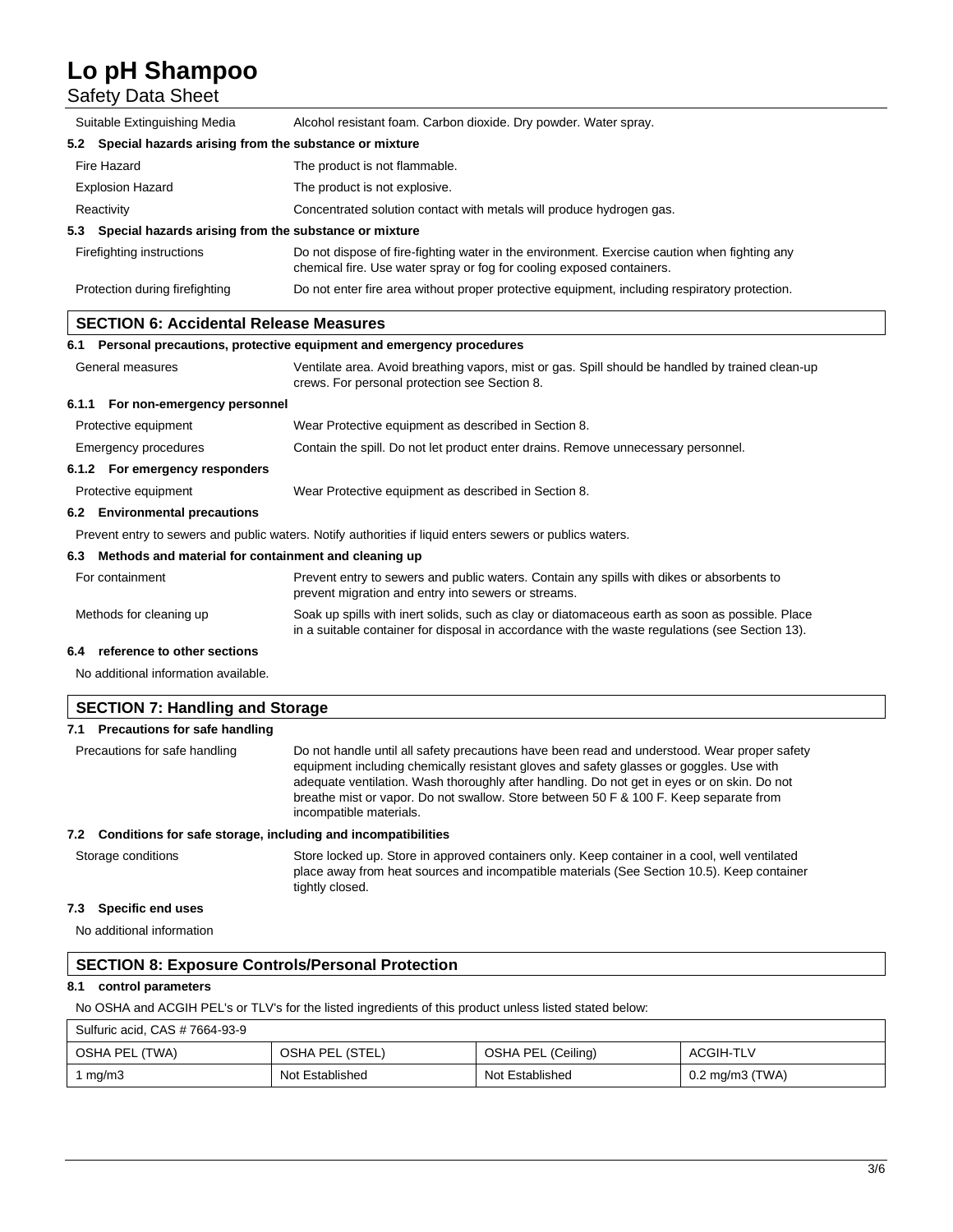Safety Data Sheet

| 8.2 Exposure Controls         |                                                                                                                                                                                     |
|-------------------------------|-------------------------------------------------------------------------------------------------------------------------------------------------------------------------------------|
| Personal protective equipment | Protective safety glasses or goggles. Chemically resistant gloves. Protective clothing. Possibly<br>a face shield and or respiratory protection of the dependent type.              |
| Hand protection               | Chemical resistant gloves.                                                                                                                                                          |
| Eye protection                | Use chemical resistant safety glasses or goggles. A face shield should be worn when the<br>possibility exists for eye or face contact due to spraying liquid or airborne particles. |
| Skin and body protection      | Wear long sleeves. Wear suitable protective clothing. Possibly a face shield.                                                                                                       |
| Respiratory protection        | Where excessive vapor, mist, or dust may result, use approved respiratory protection<br>equipment.                                                                                  |

## **SECTION 9: Physical and Chemical Properties**

#### **9.1 Information on basic physical and chemical properties**

| Appearance                       | <b>Tinted Liquid</b> |
|----------------------------------|----------------------|
| Color                            | Red                  |
| Odor                             | None                 |
| Odor threshold                   | No data available    |
| pH                               | 1.5                  |
| Relative Evaporation rate (butyl | No data Available    |
| Melting point                    | No data Available    |
| Freezing point                   | No data Available    |
| Boiling point                    | No data Available    |
| Flash point                      | No Data Available    |
| Self ignition point              | No data Available    |
| Decomposition temperature        | No data Available    |
| Flammability (solid, gas)        | No data Available    |
| Vapor pressure                   | No data Available    |
| Relative vapor density at 20° C  | No data Available    |
| <b>Relative Density</b>          | $1.037$ g/ml         |
| Solubility                       | Water soluble        |
| Log Pow                          | No data Available    |
| Log Kow                          | No data Available    |
| Viscosity: Kinematic             | No data Available    |
| Viscosity: dynamic               | No data Available    |
| <b>Explosive properties</b>      | No data Available    |
| Oxidizing properties             | No data Available    |
| <b>Explosive Limits</b>          | No data Available    |
|                                  |                      |

#### **9.2 Exposure Controls**

No additional information available

### **SECTION 10: Stability and reactivity**

#### **10.1 Reactivity**

Contact with reactive metals (e.g. aluminum) may result in the generation of hydrogen gas.

#### **10.2 Chemical Stability**

Stable under recommended handling and storage conditions (see section 7).

#### **10.3 Possibility of hazardous reactions**

Corrosive in contact with metals. Contact with metallic substances may release flammable hydrogen gas. Contact with strong Bases will cause excessive heat and splattering.

#### **10.4 Conditions to avoid**

None known

#### **10.5 Incompatible Materials**

Avoid contact with: bases, salts, metals, carbon, reducers, oxidizers, strong acids, and combustible material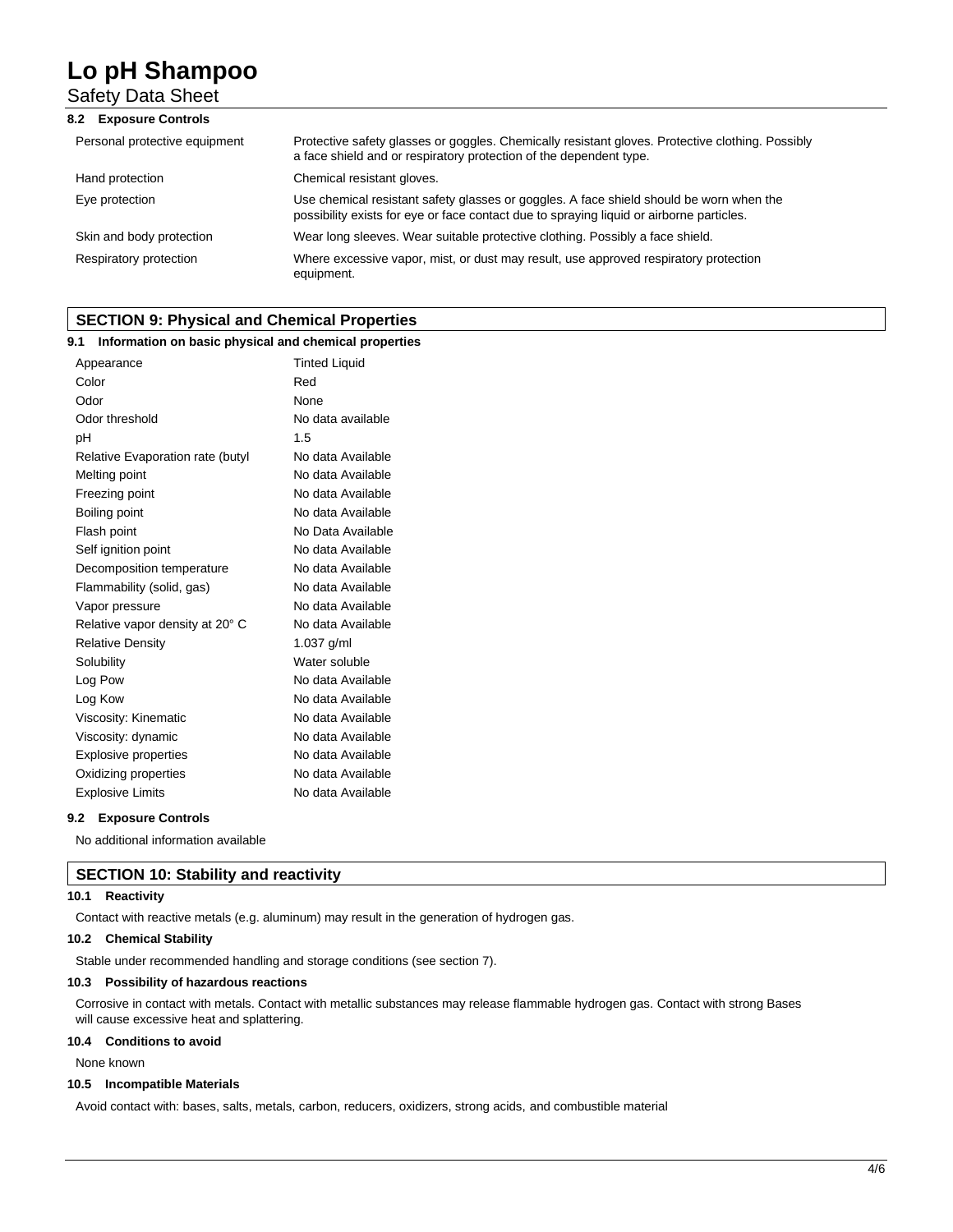Safety Data Sheet

## **10.6 Hazardous decomposition products**

Thermal decomposition can result in: oxygen, carbon oxides, and sulfur oxides

## **SECTION 11: Toxicological information**

| 11.1 Information on toxicological effects                |                                                                                                                    |
|----------------------------------------------------------|--------------------------------------------------------------------------------------------------------------------|
| Oral LD50: > 2000 mg/kg (rat) Calculated                 |                                                                                                                    |
| Dermal LD50: > 2000 mg/kg (rabbit) Calculated            |                                                                                                                    |
| Inhalation LD50: $>$ 5 mg/l (Dust/mist (Rat)) Calculated |                                                                                                                    |
| <b>Skin Corrosion/irritation</b>                         | Causes severe skin burns and eye damage                                                                            |
| Serious eye damage/irritation                            | Causes severe skin burns and eye damage                                                                            |
| Respiratory or skin sensitization                        | Not Classified                                                                                                     |
| Germ cell mutagenicity                                   | Not Classified                                                                                                     |
| Carcinogenicity                                          | Suspected of causing cancer. Sulfuric Acid, CAS# 7664-93-9, IRAC Group 1, Carcinogenic to<br>humans, 0.1-1% by wt. |
| Reproductive toxicity                                    | Not Classified                                                                                                     |
| Specific organ toxicity single exposure                  | Not Classified                                                                                                     |
| Specific organ toxicity repeated exposure                | Repeat exposure can result in damage to: respiratory system                                                        |
| Aspiration hazard                                        | Not Classified                                                                                                     |
| Symptoms/injuries after inhalation                       | See Section 4                                                                                                      |
| Symptoms/injuries after skin contact                     | See Section 4                                                                                                      |
| Symptoms/injuries after eye contact                      | See Section 4                                                                                                      |
| Symptoms/injuries after ingestion                        | See Section 4                                                                                                      |
| Chronic symptoms                                         | Not Classified                                                                                                     |

## **SECTION 12: Ecological information**

## **12.1 Toxicity** No Data

## **12.2 Persistence and degradability**

No Data

#### **12.3 Bioaccumlative potential**

No Data

### **12.4 Mobility in soil**

No Data **12.5 Other adverse effect**

No Data

#### **SECTION 13: Disposal Considerations**

| <b>Waste Treatment methods</b><br>13.1 |                                                                                                                                                                   |
|----------------------------------------|-------------------------------------------------------------------------------------------------------------------------------------------------------------------|
| Waste treatment methods                | Do not discharge to public wastewater systems without permit of pollution control authorities.<br>No discharge to surface waters is allowed without NPDES permit. |
| Waste disposal recommendations         | Dispose in a safe manner in accordance with local/national regulations. Do not allow the<br>product to be released to the environment.                            |

## **SECTION 14: Transportation information**

#### **14.1 UN number, proper shipping name, class and packaging groups.**

#### Domestic Ground Non-Bulk Shipments

UN2586, Alkyl sulfonic acids, liquid with not more than 5 percent free sulfuric acid, 8, III

#### **14.2 Additional information**

#### Not available